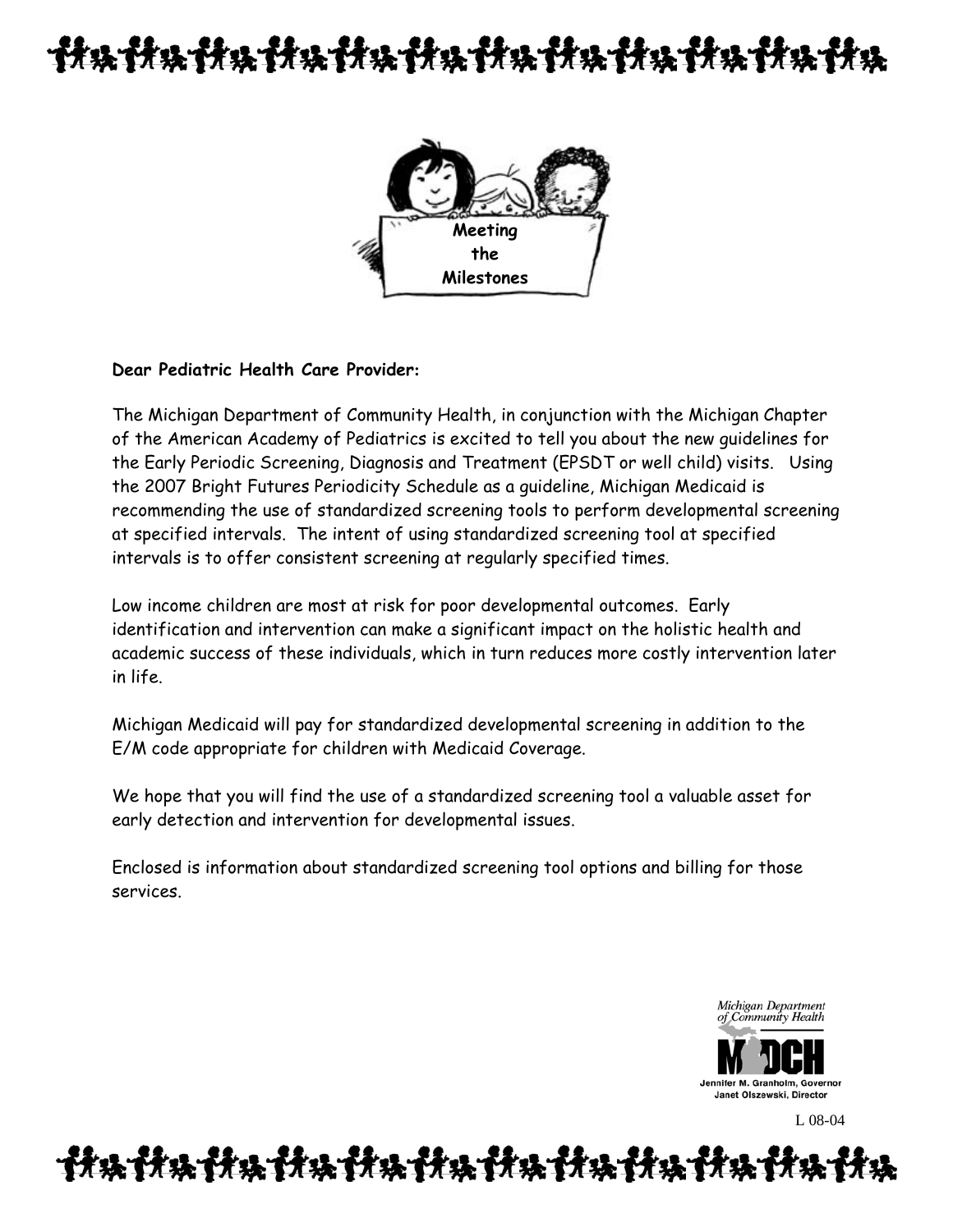### Revised Standards of Care for Early, Periodic Screening, Diagnosis and Testing (EPSDT)

The Early and Periodic Screening, Diagnostic, and Treatment (EPSDT) program provides comprehensive health services for infants, children, and adolescents enrolled in Medicaid. Under federal regulations, states are given some flexibility in determining the periodicity or timing of the health visits and screenings, but the content of screening services is mandated by law to include the following:

- Comprehensive health and developmental history, including a developmental screening of physical and mental health
- Comprehensive physical examination
- Immunizations, based on the current approved Advisory Committee on Immunization Practices schedule
- Laboratory tests, including mandatory lead screening
- Vision, hearing, and dental screening
- Health education and anticipatory guidance

The Michigan Medicaid recommended schedule of EPSDT visits and services follows the American Academy of Pediatrics (AAP) "Recommendations for Pediatric Health Care" or periodicity schedule. In 2007, the AAP in collaboration with other child health care experts revised the periodicity schedule to be consistent with the Bright Futures: Guidelines for Health Supervision of Infants, Children, and Adolescents. The recommendations represent comprehensive health supervision quidelines, including recommendations on immunizations, routine health

screenings, and anticipatory guidance.

American Academy of Pediatrics DEDICATED TO THE HEALTH OF ALL CHILDREN\*



The major changes from the previous schedules include:

- All newborns should be evaluated within 2 to 3 days after discharge.
- Three routine visits at ages 30 months, 7 years, and 9 years have been added.
- Calculation of BMI is now recommended to begin at age 2 years.
- **In addition to developmental surveillance, developmental screening has been added back to the schedule and is recommended at ages 9, 18, and 30 months.\***
- **Autism screening is recommended at ages 18 and 24 months.\***
- Urinalysis is no longer required.
- Dental referral (now listed under oral health) should start at age 12 months.
- Cholesterol screening is now listed as dyslipidemia screening and involves risk assessment (based on family history and physical examination) at ages 2, 4, 6, 8, and 10 years, and then annually through age 21, with dyslipidemia screening performed sometime between ages 18 and 21 years.
- Sexually transmitted diseases are now referred to as sexually transmitted infections (STIs). All sexually active patients should be screened for STIs.
- Every visit should be considered an opportunity to update and complete a child's immunizations.